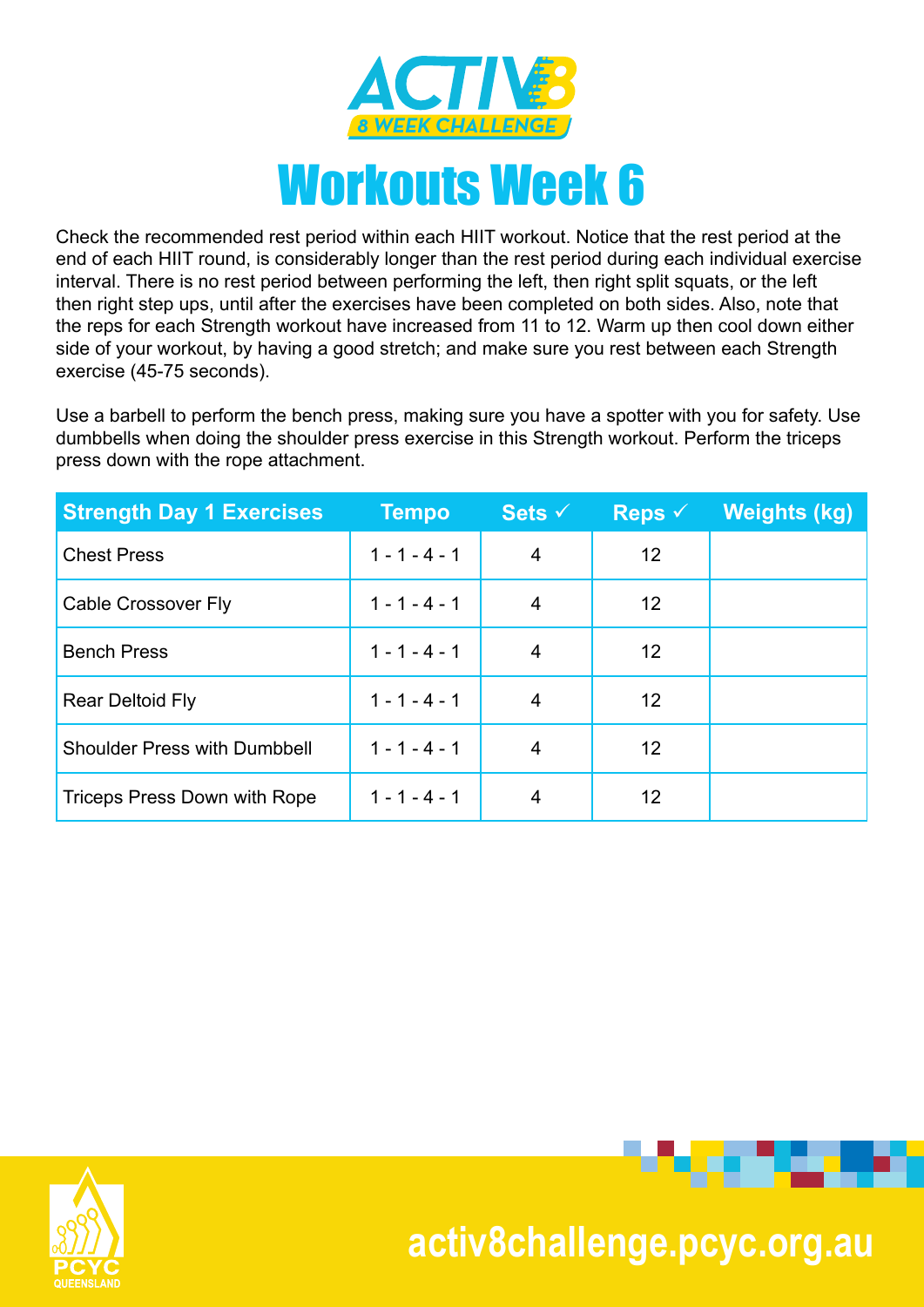

Use dumbbells when performing the shoulder press and man makers exercises in this HIIT workout. Utilise a step to perform the left or right split squats and left or right step ups. A mat should be used when doing planks, push ups and crunches.

| <b>HIIT Day 2 Exercises</b>         | <b>Interval</b> | <b>Seconds</b> | $\checkmark$ |
|-------------------------------------|-----------------|----------------|--------------|
|                                     | <b>Work</b>     | 30             |              |
| Run on the Spot                     | Rest            | 10             |              |
|                                     | <b>Work</b>     | 30             |              |
| Squats                              | Rest            | 10             |              |
| <b>Shoulder Press with Dumbbell</b> | <b>Work</b>     | 30             |              |
|                                     | Rest            | 10             |              |
|                                     | <b>Work</b>     | 30             |              |
| Crunches                            | Rest            | 10             |              |
|                                     | <b>Work</b>     | 30             |              |
| Squat Jumps                         | Rest            | 10             |              |
|                                     | <b>Work</b>     | 30             |              |
| <b>Mountain Climbers</b>            | Rest            | 10             |              |
|                                     | <b>Work</b>     | 30             |              |
| Push Ups                            | Rest            | 10             |              |
| Plank                               | <b>Work</b>     | 30             |              |
|                                     | Rest            | 10             |              |
|                                     | <b>Work</b>     | 30             |              |
| <b>Burpees</b>                      | Rest            | 10             |              |
| Left Split Squat                    | <b>Work</b>     | 15             |              |
|                                     | <b>Work</b>     | 15             |              |
| <b>Right Split Squat</b>            | Rest            | 10             |              |
|                                     | <b>Work</b>     | 30             |              |
| Man Makers with Dumbbell            | Rest            | 10             |              |
| Left Step Up                        | <b>Work</b>     | 15             |              |
|                                     | <b>Work</b>     | 15             |              |
| <b>Right Step Up</b>                | Rest            | 180            |              |
| <b>Rounds</b>                       |                 | $\overline{2}$ |              |



 **activ8challenge.pcyc.org.au**

<u> Bandari Sa</u>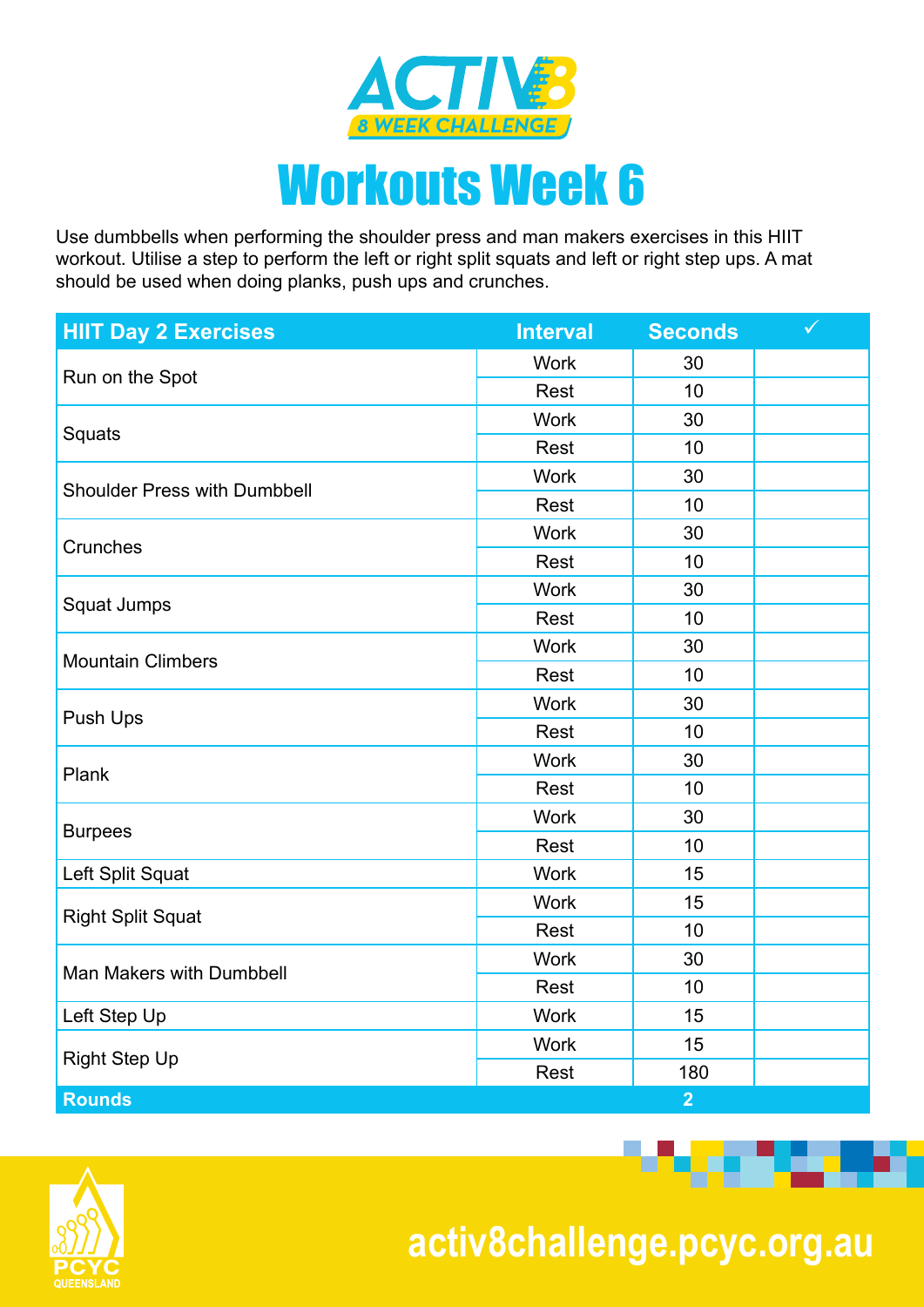

Perform the lunges in this Strength workout with dumbbells, then the planks and crunches on a mat. When performing a barbell squat, use a weight appropriate for you (start light), and ask our PCYC Queensland Staff for assistance if you have any concerns.

| <b>Strength Day 3 Exercises</b> | <b>Tempo</b>    | Sets $\checkmark$ | <b>Reps</b> $\checkmark$ | <b>Weights (kg)</b> |
|---------------------------------|-----------------|-------------------|--------------------------|---------------------|
| Squats                          | $4 - 1 - 1 - 1$ | $\overline{4}$    | 12                       |                     |
| Leg Extension                   | $4 - 1 - 1 - 1$ | 3                 | 12                       |                     |
| Leg Curl                        | $4 - 1 - 1 - 1$ | 3                 | 12                       |                     |
| Lunges with Dumbbell            | $4 - 1 - 1 - 1$ | 4                 | 12                       |                     |
| <b>Standing Calf Raise</b>      | $4 - 1 - 1 - 1$ | 3                 | 12                       |                     |
| Plank                           | $4 - 1 - 1 - 1$ | 4                 | 12                       |                     |
| Crunches                        | $4 - 1 - 1 - 1$ | 4                 | 12                       |                     |





## **activ8challenge.pcyc.org.au**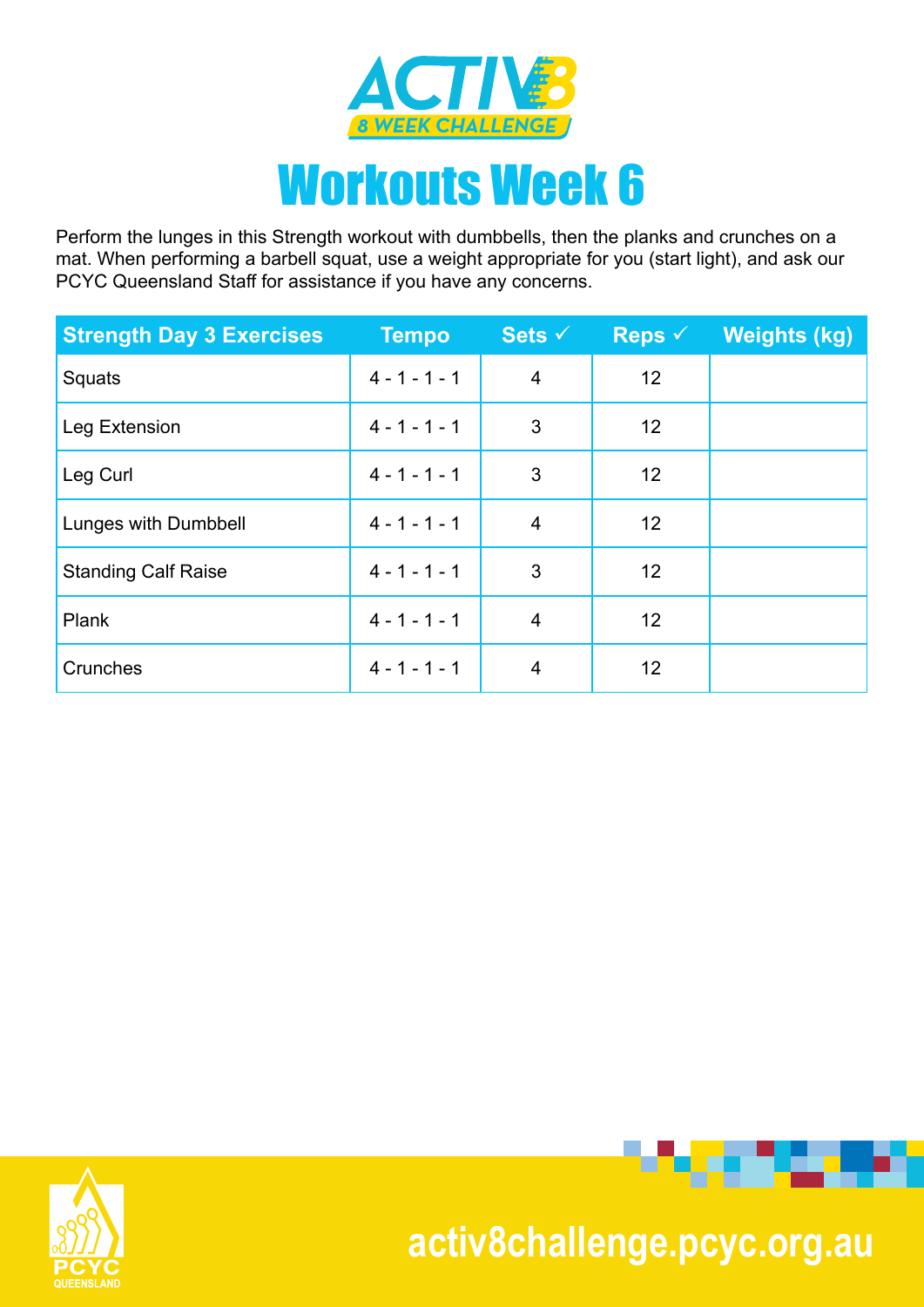

Utilise a skipping rope for the skipping exercises in this HIIT workout, battle ropes for rope work and a step to complete alternating step ups. If your gym does not possess this equipment, substitute these exercises for alternative HIIT exercises, such as man makers.

| <b>HIIT Day 4 Exercises</b> | <b>Interval</b> | <b>Seconds</b> | $\checkmark$ |
|-----------------------------|-----------------|----------------|--------------|
|                             | <b>Work</b>     | 45             |              |
| Skipping                    | Rest            | 15             |              |
| Run on the Spot             | <b>Work</b>     | 45             |              |
|                             | Rest            | 15             |              |
| <b>Burpees</b>              | Work            | 45             |              |
|                             | Rest            | 15             |              |
| Rope Work                   | <b>Work</b>     | 45             |              |
|                             | Rest            | 15             |              |
|                             | <b>Work</b>     | 45             |              |
| Squat Jumps                 | Rest            | 15             |              |
|                             | <b>Work</b>     | 45             |              |
| <b>Alternating Step Up</b>  | Rest            | 15             |              |
|                             | <b>Work</b>     | 45             |              |
| Skipping                    | Rest            | 15             |              |
| Run on the Spot             | <b>Work</b>     | 45             |              |
|                             | Rest            | 15             |              |
| <b>Burpees</b>              | <b>Work</b>     | 45             |              |
|                             | Rest            | 15             |              |
|                             | <b>Work</b>     | 45             |              |
| Rope Work                   | Rest            | 15             |              |
|                             | <b>Work</b>     | 45             |              |
| Squat Jumps                 | Rest            | 15             |              |
|                             | <b>Work</b>     | 45             |              |
| <b>Alternating Step Up</b>  | Rest            | 180            |              |
| <b>Rounds</b>               |                 | 3              |              |



 **activ8challenge.pcyc.org.au**

**Programme**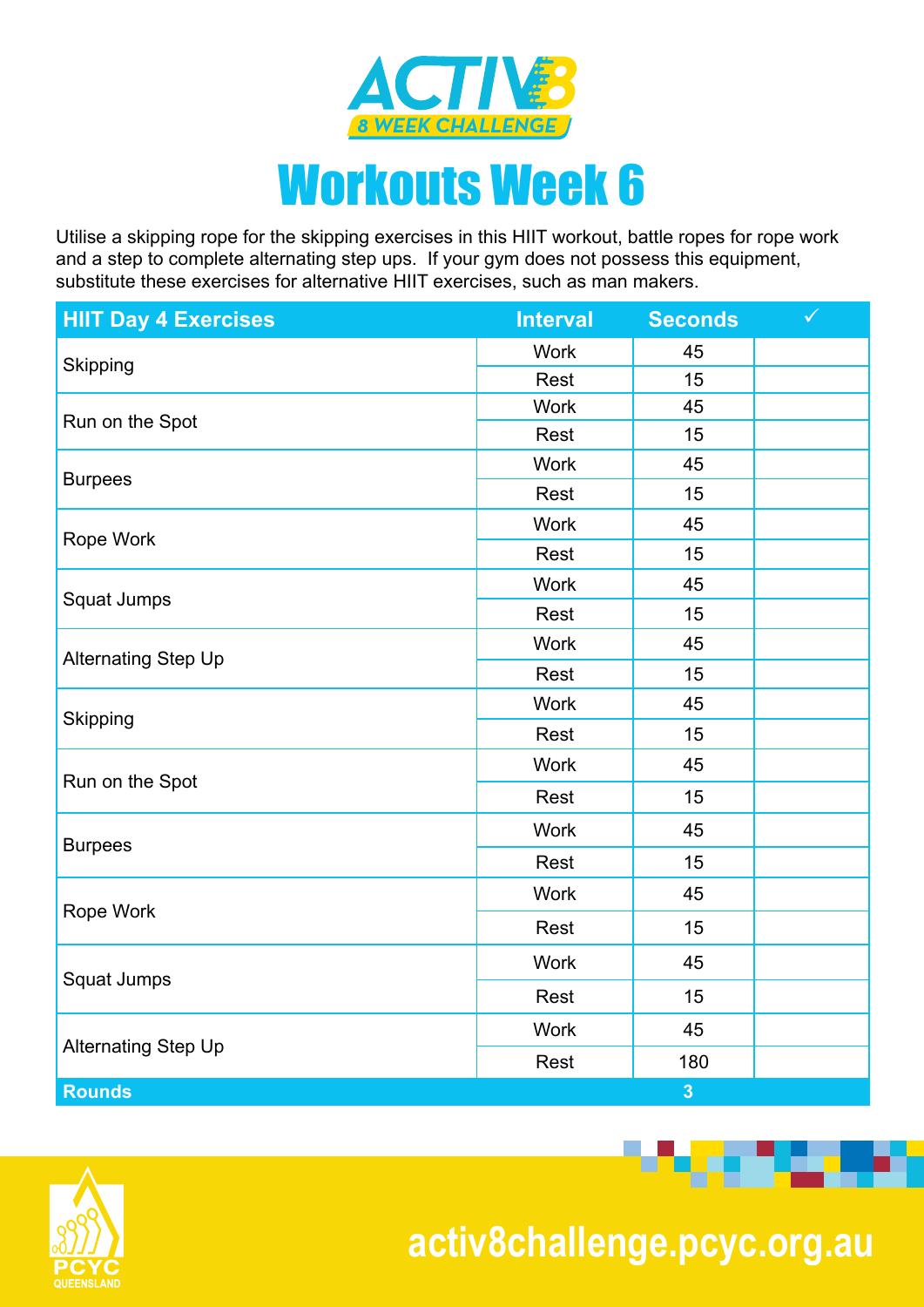

## Workouts Week 6

Use dumbbells to perform the rear deltoid fly, bent over row and standing bicep curl exercises.

| <b>Strength Day 5 Exercises</b>              | <b>Tempo</b>    | Sets $\checkmark$ | Reps $\checkmark$ | <b>Weights (kg)</b> |
|----------------------------------------------|-----------------|-------------------|-------------------|---------------------|
| Rear Deltoid Fly with Dumbbell               | $4 - 1 - 1 - 1$ | 4                 | 12                |                     |
| Lateral Pulldown                             | $4 - 1 - 1 - 1$ | 4                 | 12                |                     |
| Seated Row                                   | $4 - 1 - 1 - 1$ | 4                 | 12                |                     |
| Bent Over Row with Dumbbell                  | $4 - 1 - 1 - 1$ | 4                 | 12                |                     |
| <b>Standing Bicep Curls with</b><br>Dumbbell | $4 - 1 - 1 - 1$ | 4                 | 12                |                     |





## **activ8challenge.pcyc.org.au**